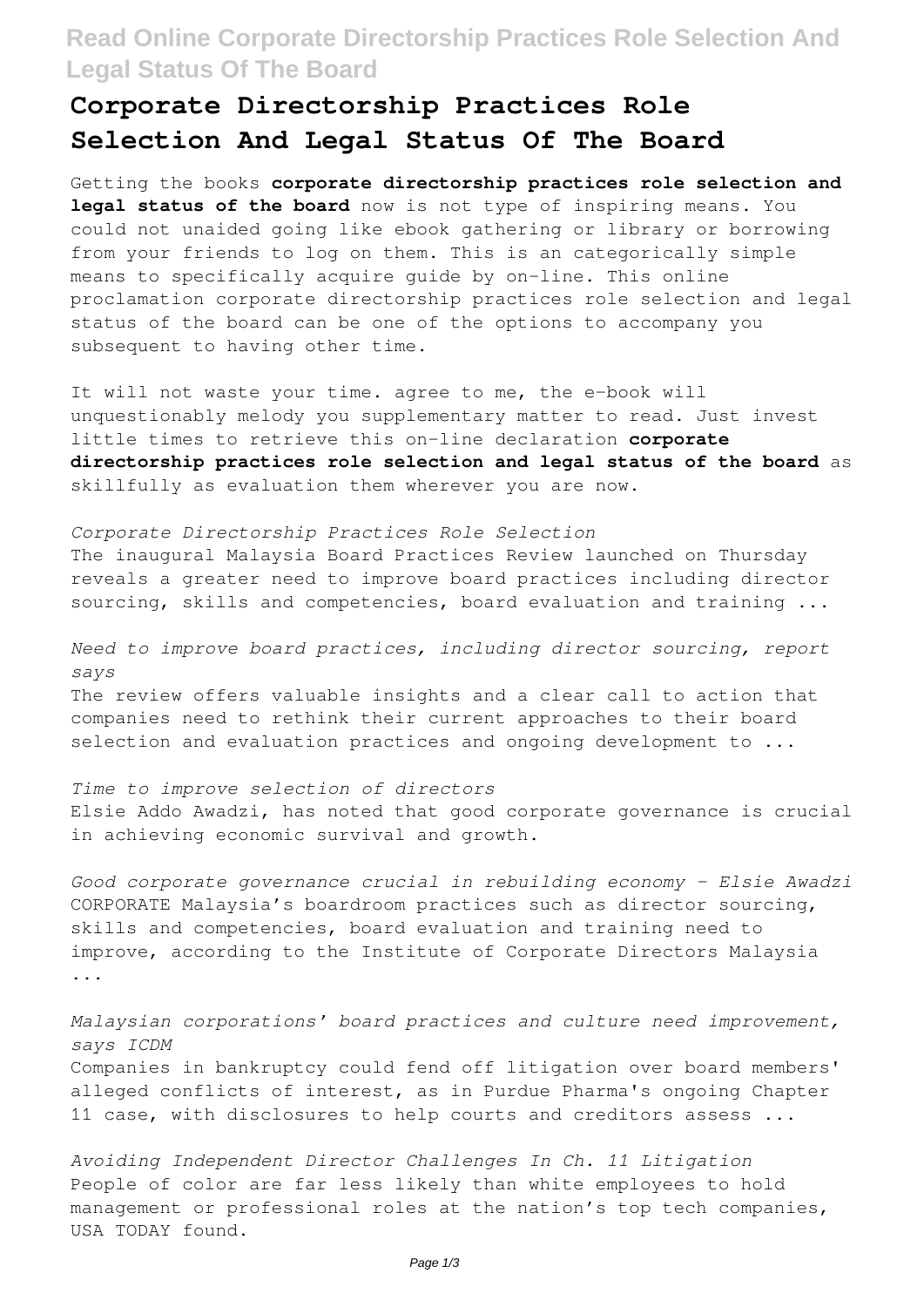**Read Online Corporate Directorship Practices Role Selection And Legal Status Of The Board**

*'The new plantation': How (and why) tech's corporate giants haven't successfully diversified their workforces* Diversified Search Group (DSG) has expanded with the addition of veteran talent strategist and career coach Amy Shea as a managing director in the non-profit practice. "I am honored to have worked ...

*Diversified Search Group Adds Veteran Recruitment Leader as a Managing Director* When I was asked to join the faculty at UNC-Chapel Hill in 2005, I never dreamt of asking for tenure, even though I was a national, if not global, thought leader in a major and gr ...

*UNC faculty selection process needs an overhaul* Here is your last chance to meet the speakers of the inaugural Black Enterprise DEI Corporate Board/C-Suite Summit on July 14 ...

*Meet The Speakers Of The Inaugural Black Enterprise DEI Corporate Boards/C-Suite Summit* The requirement of a special resolution for reappointment/ removal of an independent director dilutes promoters' control ...

*Sebi's new rules for independent directorship can help dilute promoters' control over boards* In her new role, she will be responsible for aligning HR policies and programs to drive optimal employee performance and to accomplish corporate goals and objectives.

*JW Marriott Mumbai Sahar appoints Aparna Passi as Director of Human Resources* Microsoft Corp.'s legal department has had a flurry of appointments—and some departures—as it reorganizes itself to meet new global regulatory requirements.

*Microsoft's Legal Group Reshuffling Creates New In-House Roles* New Members of the Board of Directors and Advisory Board include: Corporate Board Member Rebecca Harshberger, VP & Practice Lead ... Robert often takes on the role of Fractional CFO for innovative ...

*NOTICENINJA Announces Newly Formed Corporate and Advisory Board* Prairie Capital Advisors Inc., a leading corporate advisory and investment banking firm in Oakbrook Terrace, is pleased to announce the promotion of Anthony Dolan to managing director. Anthony Dolan ...

*Prairie Capital Advisors promotes Anthony Dolan to managing director* Personal network referrals remain the most common director sourcing method (74%), following by nominations by major shareholders or ...

*Room for improvement in Malaysian listed companies' board practices* (NASDAQ GS: HOMB), and its wholly-owned subsidiary, Centennial Bank